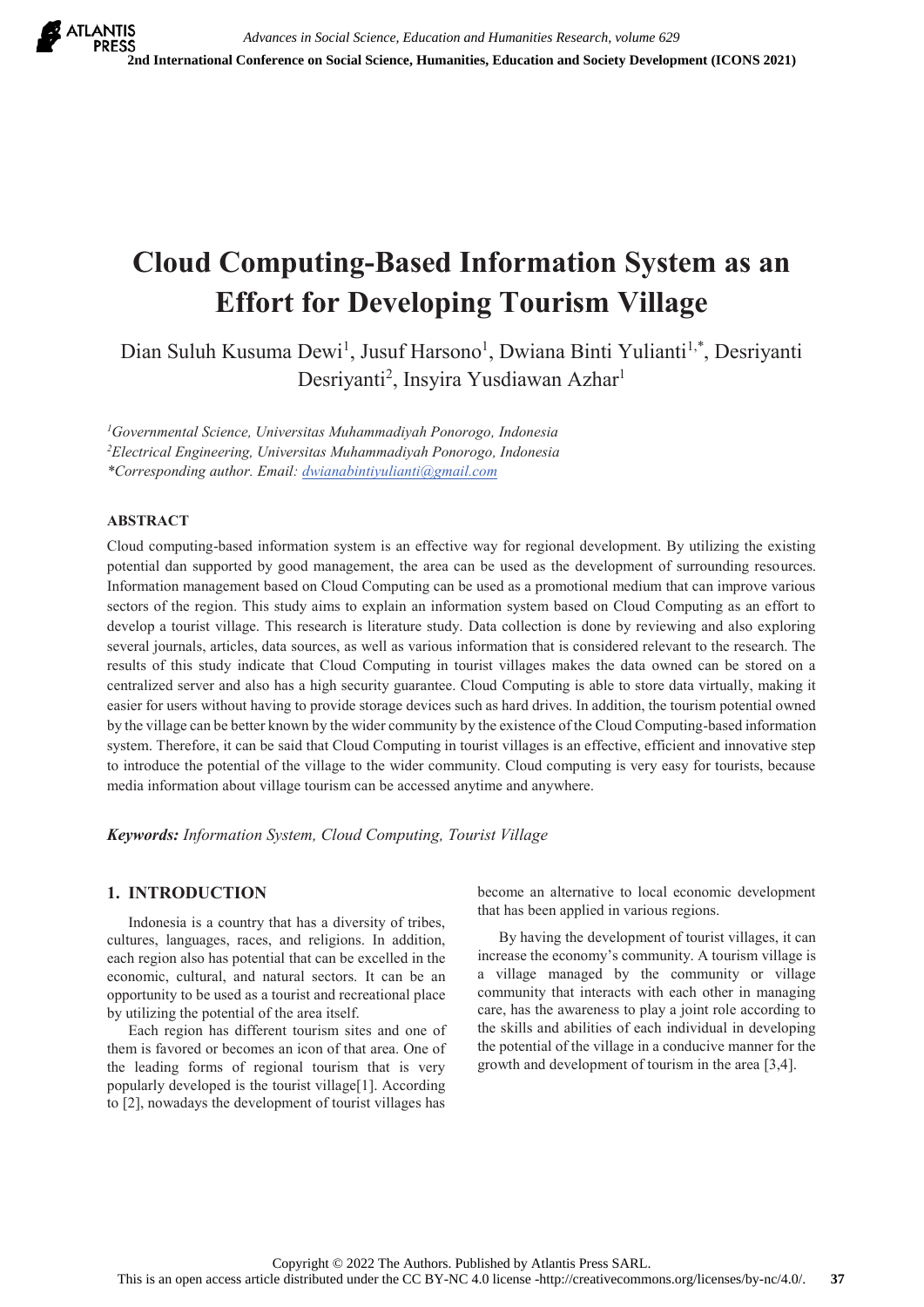One of the ways to develop a tourist village can be through information technology. By having Information Technology (IT), the information of tourist village can be easily accessed by the public. Information Technology (IT) currently has been adopted by various aspects of life; this condition occurs because IT can collaborate with many other fields of knowledge [5]. In the development of the tourist village, it will be developed by implementing a cloud computing-based information service system. The application of cloud computing-based information systems makes people easier to manage the development of tourist villages into places that are easily visited by tourists because they have more complete information.

 *Cloud computing* is a computing method by utilizing the internet as the main gateway to manage software, be storage media, and can be used to be infrastructure as a form of service (6). By having a cloud computing, people can easily dig up information about an area. Cloud computing service users can access files in real time through the internet without needing to install a local computer [7]. Therefore, the public can find out accurate information about the conditions that occurred at that time.

 *Cloud computing* is a flexible internet usage model, convenient, on demand, fast access with configuration and integrated systems (for example, networks, servers, storage, applications, and services) that can quickly store and provide data for service centers [8]. By using computing, cloud computing system can store and share easily with several customers through different devices or networks, for example with computers, laptops, cellphones, and so on [9,10].

 *Cloud computing* is not a new technology but it is a combination of grid contribution, distributed system added with some new ideas so that resulting in a high level of operation and service to users[7]. The use of cloud computing can provide benefits for both parties; for visitors can provide clearer and easier access to information and for business owners in the tourist village can manage their own business in the cloud computing.

 *Cloud computing* is the right method to develop a tourist village. Therefore, by using cloud computing, it can make it easier for managers to promote tourism in their area. Based on the description above, the researcher gives the title "Cloud Computing-based Information System as an Effort for Developing Tourism Village"

### **2. LITERATURE REVIEW**

Rapid technological advances require us to keep up with existing technological developments. Computers are one of the technologies that have a major influence on human life, especially in terms of work. New inventions always appear to update the system. Like cloud computing, it is a technology that combines and develops internet-based computer technology. By having technology, all data from the server is stored on the internet as well as software stored on the internet server. Based on research [11], related to a cloud computing-based information system to improve performance efficiency in places of worship that can be accessed by the internet, this system is used with the aim of overcoming problems regarding the management of places of worship, such as the number of congregation registrations. This system makes it easier for pilgrims to register independently through the application.

The use of cloud computing systems in government service systems is designed to facilitate and be able to perform service activities quickly and cheaply. As explained by [12], some of the uses of cloud computing for government: a) cloud computing works quickly, integrates data easily and provides timely feedback, b) cloud computing also helps the government to store data with large capacity, c) because of its speed, government performance becomes effective , d) this system also easily distributes data to various providers quickly, e) low cost, making it easier for the government to allocate its budget [12,13]. The work of cloud computing systems in the government is as illustrated below:

| <b>Current E-Government</b> | <b>Government Cloud</b>  |
|-----------------------------|--------------------------|
| • Limited services          | • Ubiquitous services    |
| • Information island        | · Standard APIs          |
| • Network isolation         | • Business Collaboration |
| • Rigid configuration       | • Dynamic distribution   |
| • Respective management     | · Professional teams     |
| • Respective deployment     | • Unified Supervision    |
| . High cost, Low RI         | • Low Cost, High RI      |

**Figure 1** Comparison of e-government and government

cloud [12]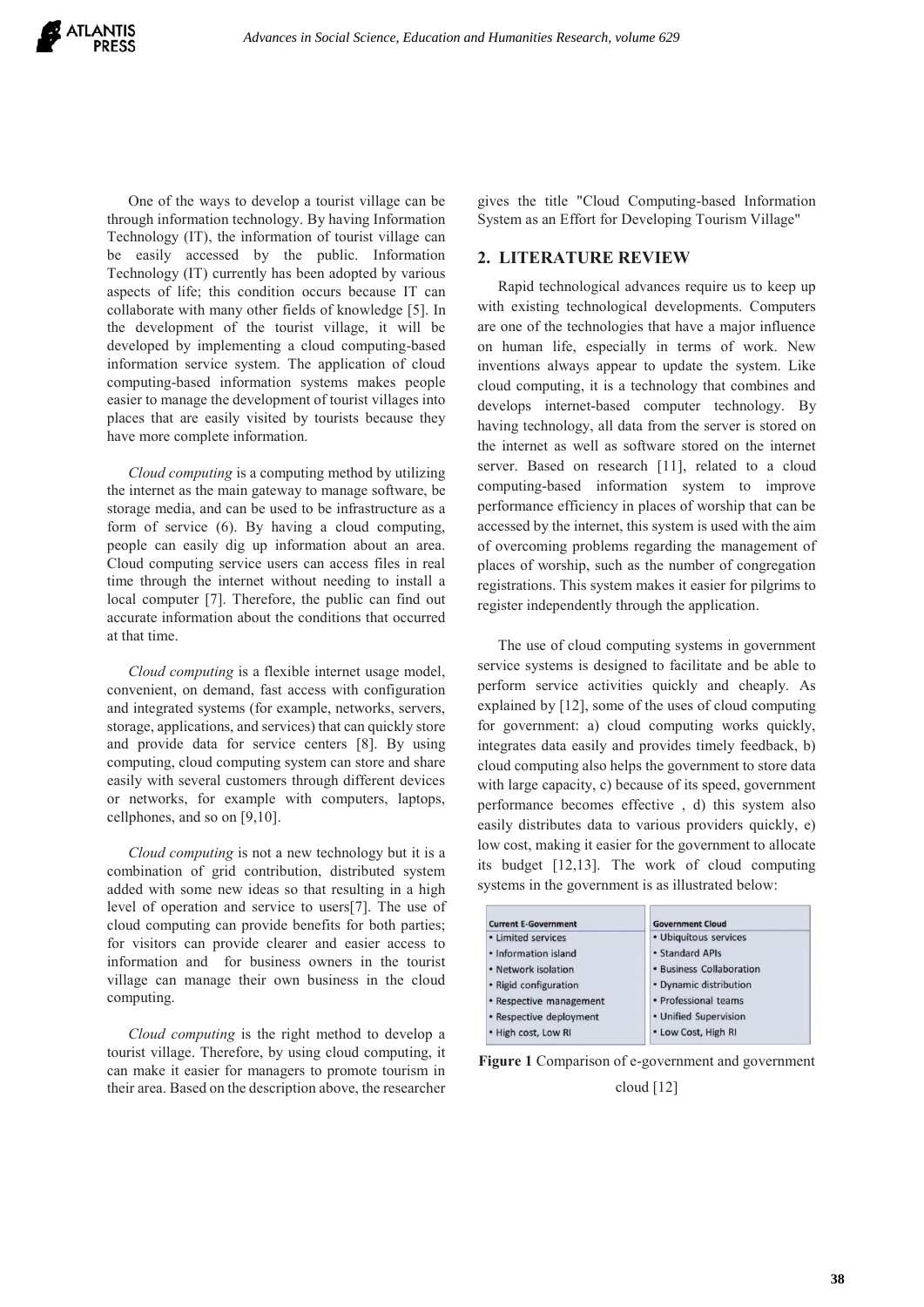According to [14.15], the information system provided to the community is more emphasized on the potential of tourist villages. A good strategy can be done by promoting tourism villages using information and communication technology. This is because all fields are dependent on the internet so that media promotion can be done using the website. The purpose of using the website as a promotional media is to make it easier for local and foreign tourists to be able to access the location. The information menu on the website also varies, including the name of tourist objects, homestays, culinary, and transportation. The website is presented using the waterfall method, which is a type of application development that is included in the classic life cycle which is described as a waterfall, where each stage is done from top to bottom.

 Based on research [6], cloud computing on the website makes it easy to access at any time. The use of cloud computing also makes it easier for owners or admins to publish more widely. The information presented on the website has been created by a system that will make it easier for visitors to make reservations at tourist attractions. By using technology, it will be easier for visitors to save time for reservations without having to come first. The application of software as a service computing is a service provider that utilizes infrastructure and platforms. This study also uses a system analysis method which is carried out after interviews with informants who have already managed using cloud computing. System architecture design is also used in this study, because it is an illustration of how the reservation will be planned.

 Research conducted by [16] states that developing tourist villages that do not yet have any type of information system. The development of information systems through the web is carried out with POKDARWIS (Tourism Awareness Group). This tourist village does not yet have adequate information and communication technology, even though for now the tourism village promotion media is very much needed to get to know the facilities provided by the tourist village. By implementing of this web-based information system, it will make it easier for time management and human resources as a tourist village manager. The first thing to do in implementing this information system is conducting surveys and observations related to the number of human resources, facilities and infrastructure, institutions, and products of cluster members. Furthermore, the formulation and analysis of the needs of the tourist village is carried out.

The next stage is implementation assistance. The last stage of this program is implementation. At this stage, the village information system must be good enough to be promoted to the community. This system can be used as a means of monitoring group businesses and as a data center.

 Based on research [15], cloud computing as a village public service assistant becomes more integrated because the stored data becomes more secure. This study uses a smart village application that helps the community to make it easier for village administration and transparency in the management of BUMDes (villageowned enterprises). This cloud computing-based smart village is applied in the form of an android platform and the data management is directly into cloud computing, so the data stored can be a lot because this system is able to accommodate a large space.

### **3. METHOD**

This research is library research. Library research is a reference that is used as research material obtained as a reference in a research to collect and evaluate research on the topic of discussion [17]. The library research in this study was used by researchers to obtain relevant information related to the topic of discussion, while in data collection was carried out by reviewing and using previous research to obtain data sources. The sources of literature used in this research are within the last five years, and there are novelties to these journals. Literature data processing is carried out with Nvivo 12 Plus software using the clustered by word similarity feature [18,19].

Library research is used in this research because the data presented are fixed, easy to find, and can be accounted for because they have gone through research procedures. The purpose of using a library research is to provide information to readers related to other research related to current research which includes a summary, evaluation of previous research and as a review made by the author from several library sources that have been read through articles, information from the internet and books [20].

### **4. RESULTS AND DISCUSSION**

Based on a search on the number of internet users in Indonesia, by early 2021 it had reached 202.6 million people. This number has increased by 15.5% or 27 people compared to the beginning of 2020. Of course, this number will continue to increase from year to year.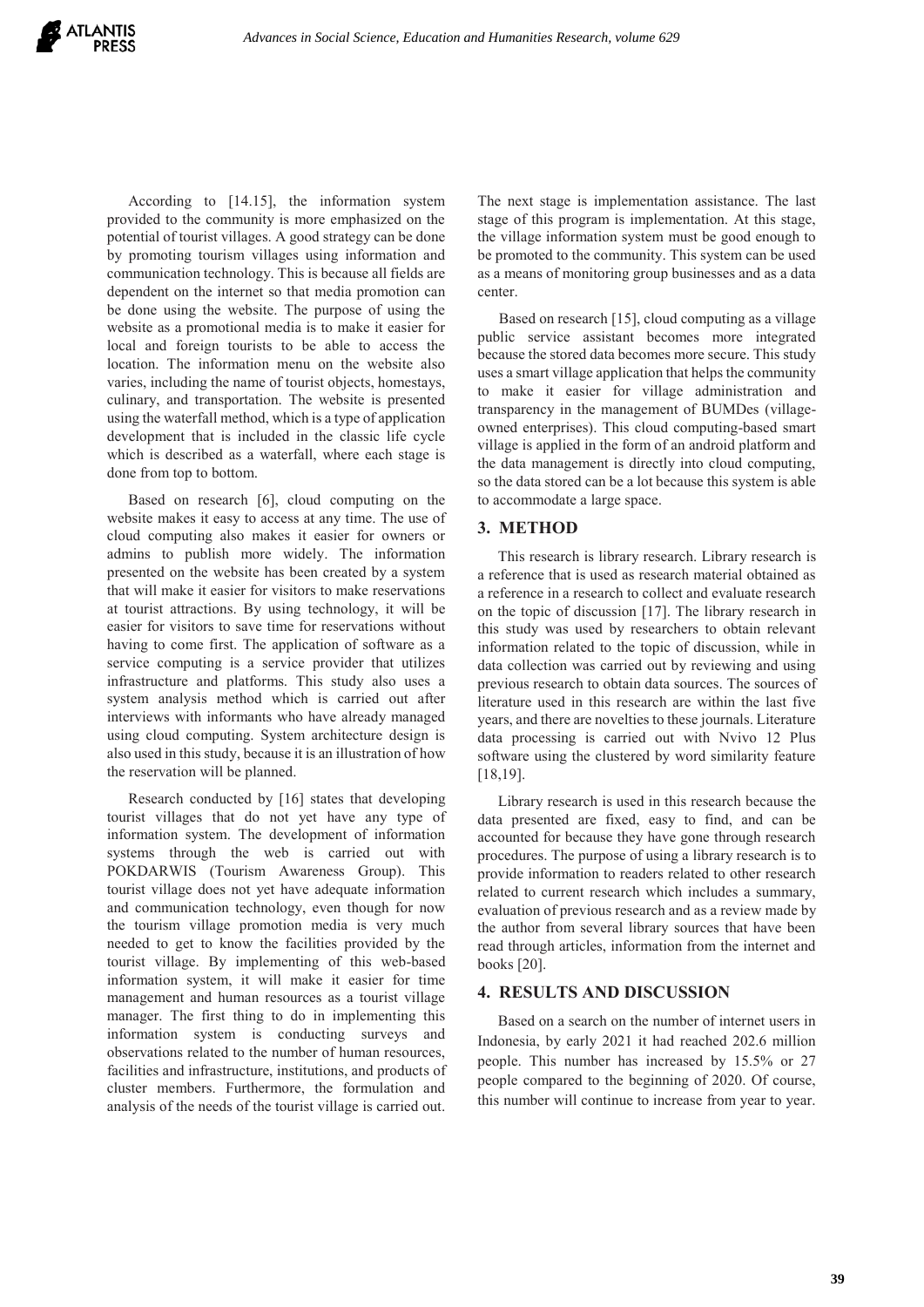From this phenomenon, it is hoped that the Indonesian people will not only become consumptive internet users but also be able to become news producers. Today many people have used the internet as a medium for improving one's economy. In fact, not only for personal economic interests, but many people have succeeded in opening job vacancies for others by utilizing internet technology. The internet has made all aspects of life easier. By using internet, people will communicate more quickly with anyone even though they are thousands of kilometers away. For this reason, it is necessary to introduce a technology called *cloud computing* so that the use of technology is more beneficial for personal life, government agencies, and the general public [13,21]. Seeing that more and more villages in our country are smart in utilizing their potential, cloud computing is very necessary to be introduced to the general public.

# *4.1 The Effectiveness of Cloud Computing in Tourism Villages*

 Nowadays, tourist villages have become a special concern with the presence of new innovations. In tourist villages, cloud computing comes with many benefits and advantages. *Cloud computing* utilizing internet-based computing technology without using additional devices such as hard drives. In addition, the cost is affordable, as well as unlimited storage. In this case, cloud computing can act as a medium for promotion and storing data about tourist villages. Cloud computing has become a promotional medium for tourist villages, so how does it work? It works using a website owned by a tourist village. This website contains a list of all tourism potentials, both culinary and entertainment. In addition, the website can provide complete tourist attractions in the village. The website can also provide opening and closing hours, tourist facilities, photos of tourist attractions, menu lists for culinary tours, and can even order food or make reservations through the website.

 The use of cloud computing in tourist village services makes data stored in a centralized server. Therefore, people don't have to worry about where to store their data because the data is guaranteed to be safe on one server. This is the advantage of cloud computing, which must be adopted by the tourist village community so that they can do *branding* and tourism promotion can be maximized. This of course can make tourist village destinations widely known by the general public. Of course, this website is very effective to implement, because by using the website people are able to access it easily, anywhere and anytime(5). Cloud computing is a technology that has the ability to share resources in the form of storage memory so that all people are able to access them. By using this method, of course, cloud computing is very effective and efficient used in tourist village because it can save time and costs.

 There are so many advantages that can be obtained from the application of cloud computing in tourist villages, namely the growing and increasingly independent tourist villages. The speed of ordering at one of the destinations in a tourist village, for example, as well as the speed of service provided to tourists who place an order is certainly very time-saving. If we know most of vendors Cloud computing does not require hardware infrastructure but uses software. The software used in cloud computing can move and even change the website according to the needs of the user. This is what makes cloud computing designated as a development tool in tourist villages because it can be easily changed and moved. In addition, the amount of cloud computing storage can be determined by each vendor [14]. In this case, of course, each tourist spot vendor does not need to update the storage to a larger size. The use of cloud computing information systems can be a promotional medium and as an information provider that provides complete and specific information about tourist villages[5].

# *4.2 Implementation of Cloud Computing in Tourism Village Development*

 The development of a tourist village requires a promotional media that shows that the village has a decent potential to be known by the public. By using cloud computing, it is easier to manage time, finances, the number of human resources and develop the tourist village. Cloud computing has a large enough capacity to store data. By using cloud computing, the stored data can include many and all forms of data to support the development of tourist villages, namely promotional media both from photos and videos. In this implementation process, of course, it also involves the community in terms of participation. Community participation in the implementation of cloud computing is needed to support the development of tourist villages in digital information systems.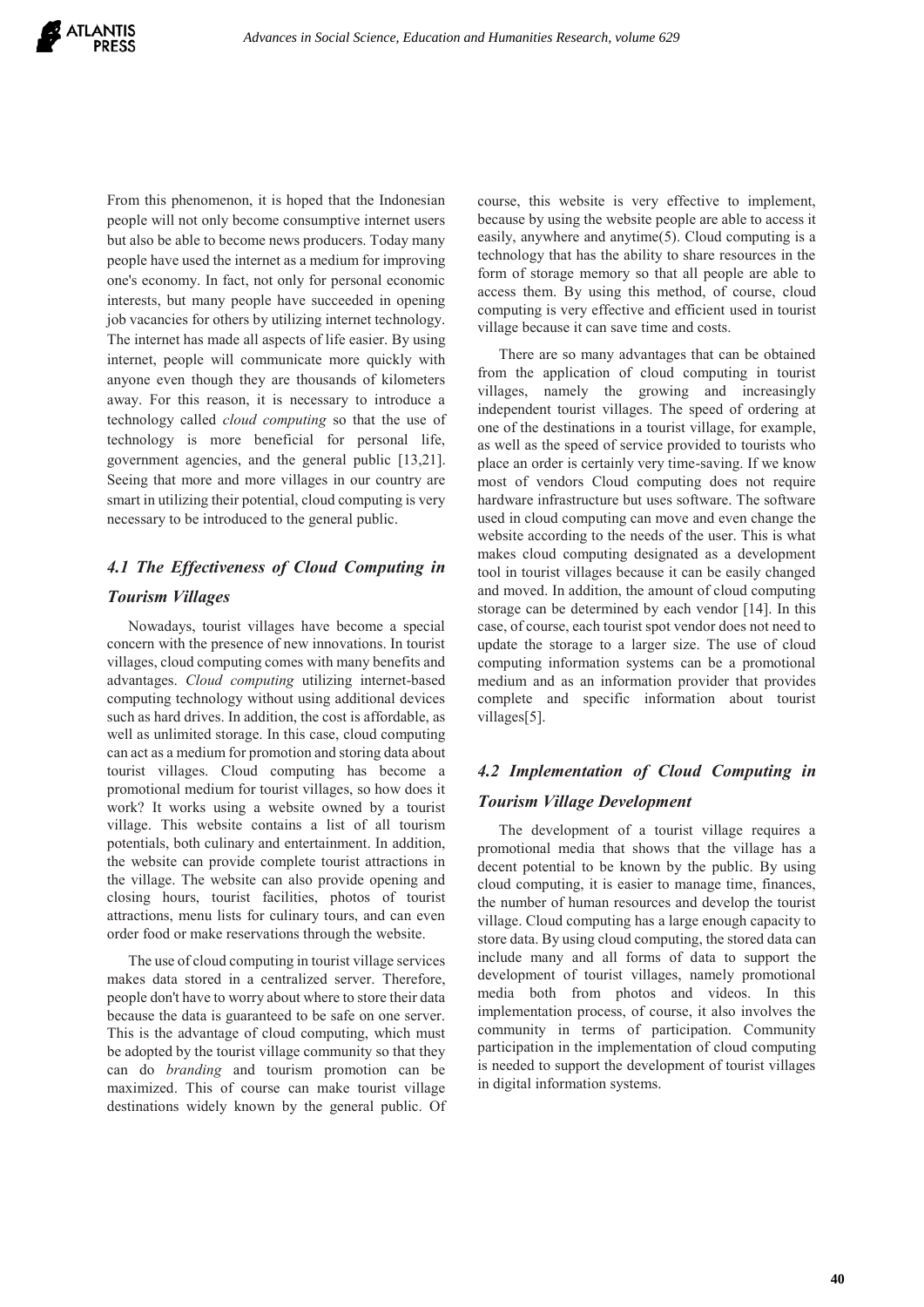

 The Ministry of communication and information technology as one of the focuses in terms of technology has implemented this system since 2013 [22]. Information delivery through cloud computing servers can be reached by the entire community of internet users. In the era of 4.0 the use of information technology is growing rapidly and is required to be able to follow it. The first thing before implementation is conducting a survey of the condition of the tourist village, related to the facilities and infrastructure needed in the development of the tourist village. The next step is cloud computing security governance. It is important to do because to make sure that the data uploaded on the server is secure. The next stage is monitoring the cloud computing system. The last stage is system evaluation to find out the constraints during the implementation process.

| Items clustered by word similarity                                                                       |
|----------------------------------------------------------------------------------------------------------|
| Smart Monitoring and Controlling of Government Policies Using Social Media and Cloud Computing           |
| Cloud computing adoption model for e-government implementation                                           |
| Critical factors for cloud based e-invoice service adoption in Taiwan- An empirical study                |
| Collaborative cloud computing adoption in Australian regional municipal government- An exploratory study |
| Impact of cloud computing on network management                                                          |
| Cloud computing in e-government across Europe a comparison                                               |
| Cloud Computing of E-Government                                                                          |
| Impact of cloud computing technology on E-government                                                     |
| Using Cloud Computing for E-Government - Challenges and Benefits                                         |

**Figure 2** Items clustered by word similarity by Nvivo 12 Plus

Weaknesses in the process of implementing cloud computing in the development of tourist villages is in terms of human resources [23,24]. This is due to the lack of experts who can operate information technology or use the internet for the elderly. The second obstacle is security [24,25]. In Indonesia, people still think that data will be safe if it is stored in hardware or physical form, while cloud computing does not store data in physical form. The third obstacle is internet speed. This happens if the cloud computing is done in the village, it will be constrained by the network. The use of cloud computing requires a strong and stable internet connection [6].

## **5. CONCLUSION**

Based on the results of the research above, it can be concluded that the use of cloud computing in the development of tourist villages is very effective and efficient. Cloud computing is able to store data on one server without using additional tools such as hard drives. By using cloud computing, tourist village destinations can be easily recognized by the wider community.

Vendors in tourist villages can also take advantage of cloud computing as a branding media and promotional media for their tourist villages. However, it should be understood that in village development using cloud computing also has obstacles; they are human resources who are not skilled in technology, lack of public trust in data security, and the last is network speed which is sometimes unstable and less strong.

#### **AUTHORS' CONTRIBUTIONS**

 The study was written by 5 authors. The first writer designed the research design, implemented and analysed the research. The second and third writers guided the writing of the article. The fourth and fifth writers helped the implementation of the research.

### **ACKNOWLEDGMENTS**

 For the first and foremost, the writers would like to express their deepest gratitude for Allah SWT for his marvellous grace, for the countless blessing so the writers have finally completed this research. The writer would like to thank the Directorate of Higher Education for granting funds to conduct research. This publication is an additional output of the leading University Applied Research in 2021. The writers do not forget to thank the campus, Universitas Muhammadiyah Ponorogo, which has helped in this research process. The writers also express deep gratitude to the people around who have helped, supported, and prayed for the writers so that this research can be completed properly.

### **REFERENCES**

- [1] Hermawan H. Dampak Pengembangan Desa Wisata Nglanggeran Terhadap Ekonomi Masyarakat Lokal. 2017;III(2):105–17.
- [2] Tyas NW, Damayanti M. Potensi Pengembangan Desa Kliwonan sebagai Desa Wisata Batik di Kabupaten Sragen. J Reg Rural Dev Plan. 2018;2(1):74.
- [3] Parantika A. Pengaruh Status Desa Wisata Terhadap Kehidupan Masyarakat Desa Ponggok. Community Develpment J [Internet]. 2020;1(2):176–80. Available from: https://journal.universitaspahlawan.ac.id/index.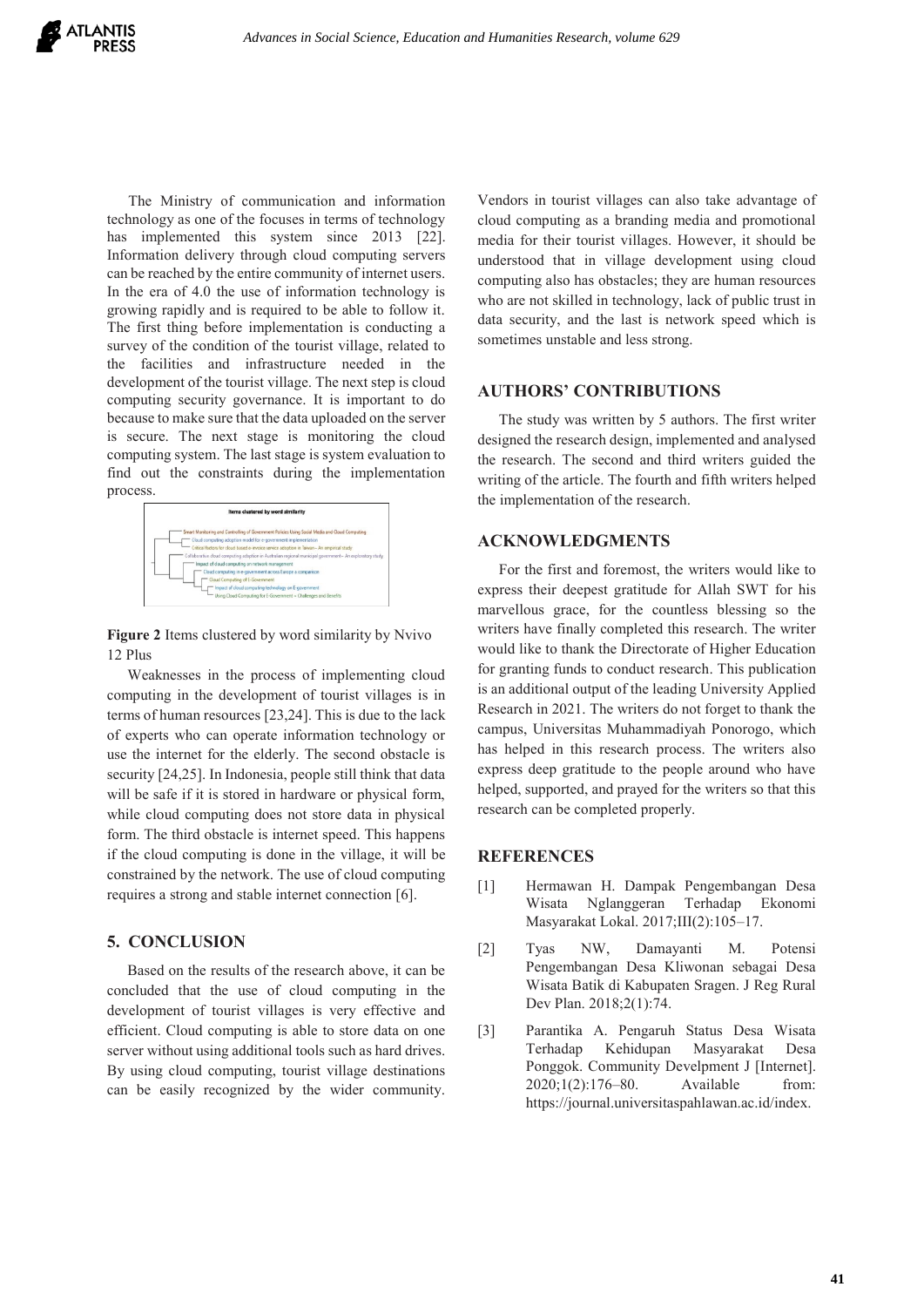

php/cdj/article/view/893

- [4] Kusuma Dewi DS, Binti Yulianti D, Wahjuni Djuwitaningsih E. Pelaksanaan e-government di pemerintah daerah kabupaten ponorogo. 2021;7:357–69.
- [5] Rumetna MS, Sembiring I. Pemanfaatan Cloud Computing Bagi Usaha Kecil Menengah ( UKM ). Pros Semin Nas Geotik [Internet]. 2017;1–9. Available from: https://publikasiilmiah.ums.ac.id/bitstream/han dle/11617/9072/geotik2017\_1.pdf?isAllowed= y&sequence=1
- [6] Umar R. Penerapan Cloud Computing pada Sistem Reservasi Homestay Dieng Berbasis Web. QUERY J Sist Inf. 2017;5341(October):40–8.
- [7] Rumetna MS. Pemanfaatan cloud computing pada dunia bisnis: Studi literatur. J Teknol Inf dan Ilmu Komput. 2018;5(3):305.
- [8] Zwattendorfer B, Stranacher K, Tauber A, Reichstädter P. Cloud computing in egovernment across Europe a comparison. Lect Notes Comput Sci (including Subser Lect Notes Artif Intell Lect Notes Bioinformatics). 2013;8061 LNCS:181–95.
- [9] Ali O, Soar J, Yong J. Impact of cloud computing technology on E-government. Commun Comput Inf Sci. 2014;465:272–90.
- [10] Almarabeh T, Majdalawi YK, Mohammad H. Cloud Computing of E-Government. Commun Netw. 2016;08(01):1–8.
- [11] Lubis A. Sistem Informasi Suluk Berbasis Cloud Computing Untuk Meningkatkan Efisiensi Kinerja Dewan Mursyidin Tarekat Naqsyabandiyah Al Kholidiyah Jalaliyah. 2016;1:717–23.
- [12] Liang J. Government cloud: Enhancing efficiency of E-government and providing better public services. Proc - 2012 Int Jt Conf Serv Sci Serv Innov Emerg Econ Cross-Disciplinary Cross-Cultural Perspect IJCSS 2012. 2012;261– 5.
- [13] Mohammed F, Ibrahim O, Nilashi M, Alzurqa E. Cloud computing adoption model for egovernment implementation. Inf Dev. 2017;33(3):303–23.
- [14] Rumetna MS, Lina TN. Sistem Informasi Kampung Wisata Arborek Dengan Metode Waterfall. Informatics Educ Prof. 2020;5(1):31– 40.
- [15] Nazli R. Pemodelan Aplikasi Mobile Pelayanan Publik Desa (Smart Village) Berbasis Cloud Computing. J Teknol Dan Open Source. 2019;2(2):87–95.
- [16] Suprihadi S, Wijaya AF, Mayopu RG. Perancangan Dan Implementasi Sistem Informasi Desa Wisata Kandri Berbasis Web. CCIT J. 2016;9(3):276–89.
- [17] Wahyudin Y, Rahayu DN. Analisis Metode Pengembangan Sistem Informasi Berbasis Website: A Literatur Review. J Interkom J Publ Ilm Bid Teknol Inf dan Komun. 2020;15(3):26– 40.
- [18] Zamawe FC. The Implication Of Using Nvivo Software In Qualitative Data Analysis: Evidence-Based Reflections. Malawi Med J. 2015;27(1):13–5.
- [19] Nurmandi A, Almarez D, Roengtam S, Salahudin, Jovita HD, Kusuma Dewi DS, et al. To What Extent Is Social Media Used In City Government Policy Making? Case Studies In Three Asean Cities. Public Policy Adm. 2018;17(4):600–18.
- [20] Hariyanti NT, Wirapraja A. Pengaruh Influencer Marketing Sebagai Strategi Pemasaran Digital Era Moderen (Sebuah Studi Literatur). J Eksek. 2018;15(1):133–46.
- [21] Saragi S. 298 | Edisi III No.1 Januari-Juni 2018 I Jurnal Publik Reform UNDHAR MEDAN. Publik Reform. 2018;3(1):298–337.
- [22] Wildana F. IMPLEMENTASI CLOUD COMPUTING DI BEBERAPA INSTANSI PEMERINTAHAN Cloud Computing Implementation in Several Government Institutions Faiq Wildana. 2017;97–108.
- [23] Lian JW. Critical factors for cloud based einvoice service adoption in Taiwan: An empirical study. Int J Inf Manage [Internet]. 2015;35(1):98–109. Available from: http://dx.doi.org/10.1016/j.ijinfomgt.2014.10.0 05
- [24] Ogunbodede OOP, Adelanwa YS., Adewumi O.